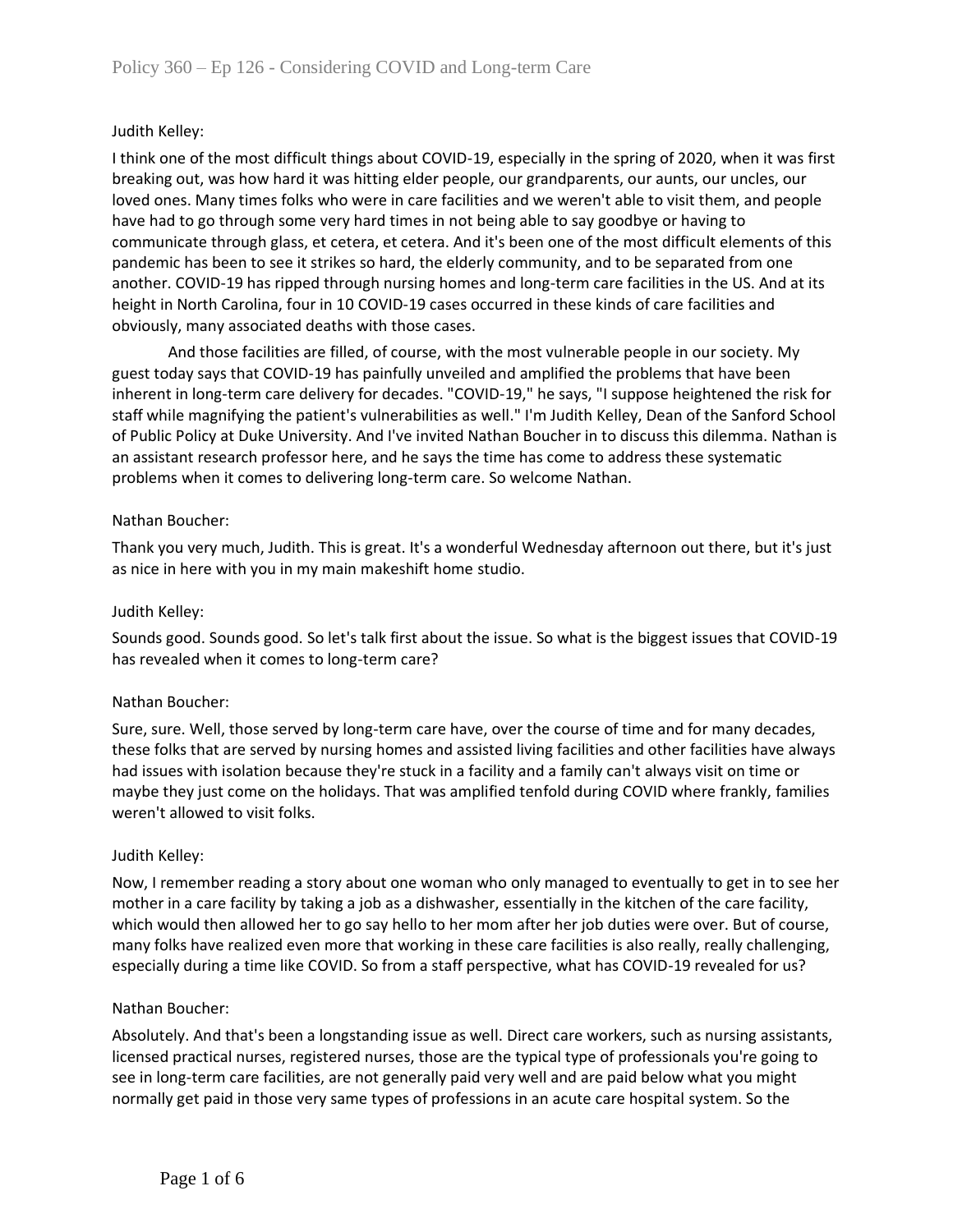payment system is very different. They, in my opinion, and I'm not the only one who believes this, are undervalued and underpaid, sometimes under trained and under supported in their role, which is backbreaking. And during COVID of course, was even higher risk from a viral infection standpoint. And many of these folks work several jobs and then go home and do caregiving at home. So you can imagine.

### Judith Kelley:

Right. And of course, from a perspective of infection, you don't want them to be working different jobs either.

### Nathan Boucher:

No, no.

### Judith Kelley:

Yeah. Just sticking with the pandemic for a little bit, before we talk about the system more generally, in a recent paper, you called for more uniform public reporting of COVID-19 in these long-term care facilities. What are the numbers we've heard from the different states? How are they gathered and are they not comparable? What's the issue?

### Nathan Boucher:

So again, it comes down to, it has improved. So I will put that over the top that it has improved since about this time last year. However, because of the very fractionated nature of long-term care delivery, you have different regulatory oversight. So it's Medicaid for most of those types of facilities, Medicare. Some facilities are only private pay. So payers hold facilities to their feet, to the fire in different ways for reporting. Plus you have the standards organizations such as the joint commission and other organizations that oversee different types of facilities in different ways. And then you have 50 different states. So all states and all health professions, or are, , their standards are maintained and their inspections are done at the state level. So that's 50 state iterations of what's going on.

### Judith Kelley:

When we step back now and take a look at the data that we do have now, what has do you know, been the burden on healthcare facilities in terms of outcomes, both for workers and for the residents?

### Nathan Boucher:

Well there's burdens of the care itself, especially care that can't be supplemented with family visits. Like if you had family coming to spend some time with individuals that actually tends to offload some of the work to do from the staff. Families can help feed, families can certainly help monitor for safety issues. And it's not that that's their particular job when they're coming to visit mom or dad or grandma, in the facility, but they certainly can play a supplemental role or an adjunctive role. And so that's been zero up until very recently in these facilities, that extra help. And so, it's the burden of doing good care with limited staff, staff who they themselves may be calling out sick because of COVID or just run of the mill family issues, kids being home from school and a direct care worker has to go to work. They can't do that. They can't do their job over Zoom from home while their kid's home from school. So the major staffing issues, that's a really big one.

### Judith Kelley: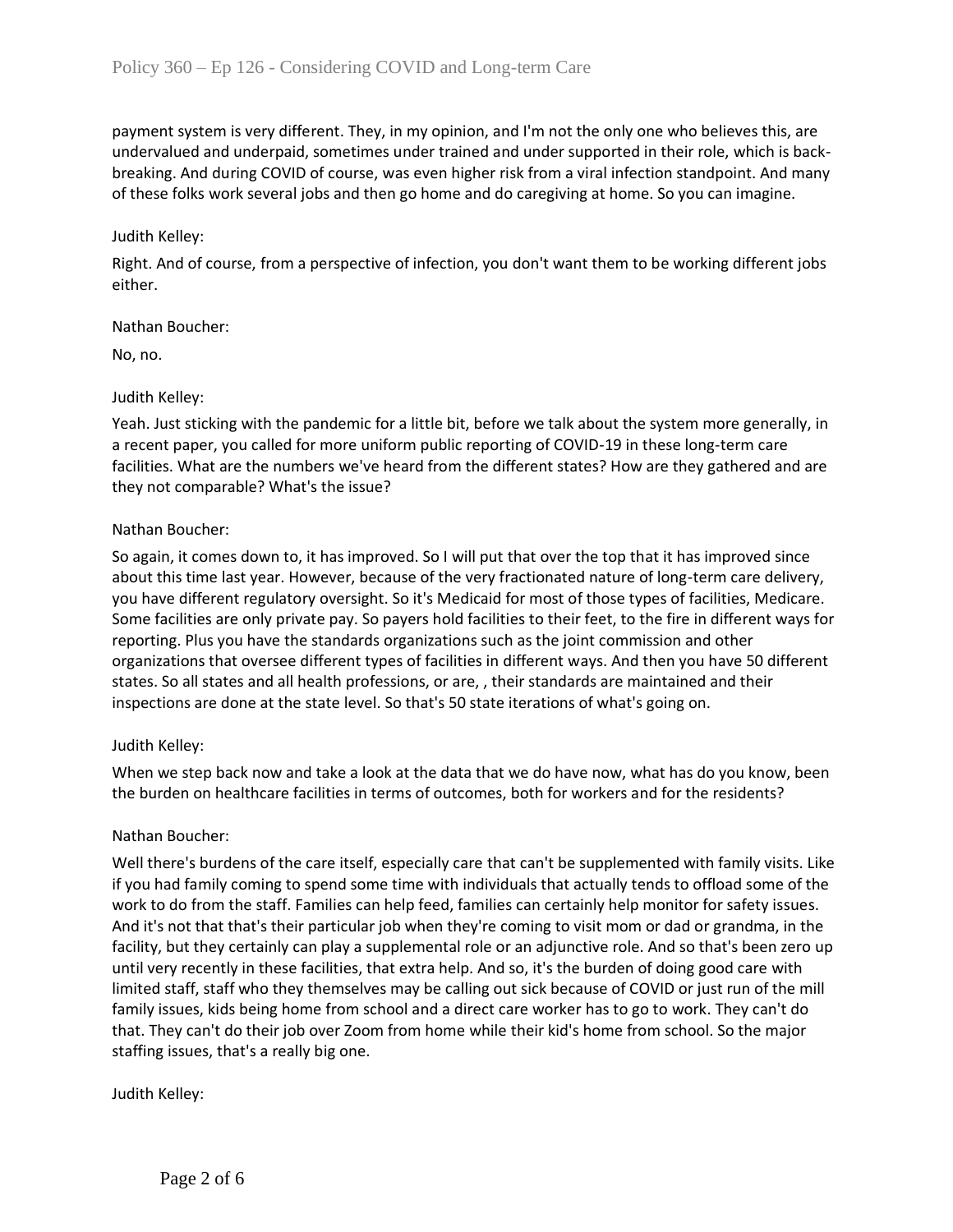Are there specific protections that are missing for those folks who work in these facilities?

### Nathan Boucher:

Oh, yes. So number one, the average pay ends up being about 10 to \$12 an hour for very hard work, work that requires some skill, tons of empathy, backbreaking, physical work to care for individuals who may need all needs taken care of for them. The benefits are often pretty poor in these organizations that employ them. Many times, it's not considered maybe a full-time job, so it doesn't qualify for benefits. That may be purposeful on the part of the employer. And a lot of that is, I wouldn't say that's nefarious actions on the part of the employers, it's that they're working under the umbrella of underpayment and tough regulatory demands pulling them all directions with poor reimbursement rates. So it's a lot of trickle down effect as well.

### Judith Kelley:

You say that ageism and ableism, that these have driven the industry into the shadows. What do you mean by that?

# Nathan Boucher:

So in our society, and we're not terribly different from other societies when it comes to this, but certainly in the United States, when you've stopped working, when you can no longer do a number of things for yourself, or maybe you need an awful lot of help, our society tends to value you less. What it is, is a mirror back to our own mortality and it makes us feel very uncomfortable when people who are close to us are starting to get a bit more fragile, starting to need more help, aren't as productive or as independent as they once were. People who we saw as giants in our life are now a little more meek.

And I think that scares people an awful lot. And individually, and as a society, we are scared of that. We want somebody else to deal with the problem. Another piece of it is that so many of us have to work until late in life. And if we're sandwiched between our own children and having to care for mom or dad, or another older adult in our family, that's a very tough thing to do. And so therefore, facility care really becomes the default for a lot of American families.

### Judith Kelley:

It's interesting that you say that. Part of what's driven this industry into the shadows, as you say, is that we're scared of our own mortality. But it's kind of ironic because you would think that if we are worried about our own mortality, and we are seeing situations for our parents' generation that is scary, wouldn't we want to think about reforming the system?

### Nathan Boucher:

You bring up a really good point. Yes, I would think that we would want to invest in the system, if not for the now for our own older folks in our families, for ourselves, even in a selfish way for the future. We we'd want a better system that be standing there ready to take us on when we needed it. But I will say that that is a uniquely American thing is to not plan ahead very well for that type of thing. We seed a different ethos, a different philosophy in other developed nations. And I think that COVID itself highlighted how self-serving and short-sighted some Americans can actually be. Looking out for the flock, looking out for our neighbors, forget that, looking out for strangers, that is something that we don't do easily.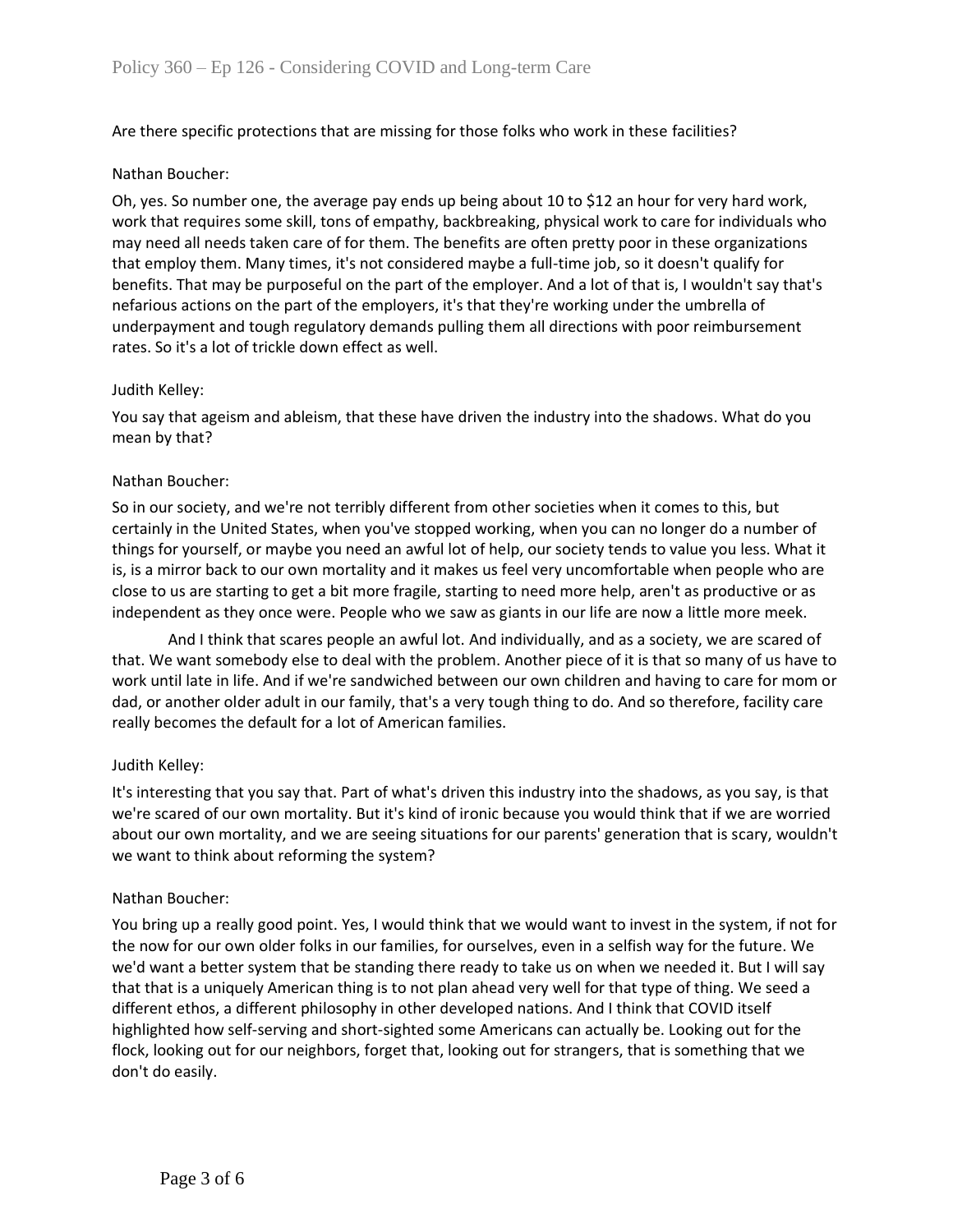## Judith Kelley:

So speaking about the societies, and I think that Japan, for example, has a rapidly aging population that they are always trying to figure out how to care for. And I think many folks have probably seen the various robotic options that they have tried to introduce in caring for the elderly, if nothing else, as a form of companionship. Is technology an option at all? Is telehealth an option? What, if anything, has been moved by the pandemic in how we're thinking about it?

## Nathan Boucher:

And I think that's great. And I think the main issue around that is social isolation, companionship. And as we saw the centers for Medicare and Medicaid services finally come about and say, "Oh, well, since we're forced to do telehealth, I guess we'll pay for it." It was a natural experiment that we needed to be forced into. There's been a lot of reticence of how do we maintain quality and will it be the same thing as an in-person visit with a medical provider? And so we had this natural experiment where telehealth actually turns out to work really well for an awful lot of things. It doesn't work well for some things, you can't do surgery over Zoom, right? But it works great for mental and behavioral health. It works good for primary care, even things like dermatology can be done by telehealth.

So alongside that, we have come to realize that society is now, laypersons now outside of healthcare systems, have warmed up to virtual ways of connecting. And so now, not telehealth, but virtual visitation, virtual support and companionship can reduce social isolation. Now what gets in the way of that? Well, it's widespread broadband, it's access to what can be expensive devices. There's rural versus urban issues when it comes to broadband connection and infrastructure. But I definitely think virtual visitation and support can really be helpful in the future with mitigating isolation.

### Judith Kelley:

That's interesting. You also say that long-term reform should focus on comprehensive workforce development. So how is that different from what's happening now, or are we not trying to comprehensively develop the workforce?

### Nathan Boucher:

Well, going into long-term care settings as a health care provider, at any level, is not terribly appealing. A lot of folks don't want to get out of medical school or a health professions training program and go into primary care. Nevermind go into geriatric medicine or go into gerontology, go into working with older adults or people with disabilities. It's not a very popular line of work to go into. Part of that is because some see it may be as less exciting than some other areas of healthcare delivery. I think there's plenty of excitement personally, that can go on in that environment with older adults. But the reimbursement rates are very low.

So therefore, the pay for healthcare personnel is not very appealing either. And so if we can improve the pay and benefits and different supports and training opportunities, again, valuing it, like we value the acute care hospital system workforce, then I think we would start to move the needle on more individuals going into that line of work, working with older adults and those with disabilities, because they would feel valued through pay, through benefits, through training, through peer support. So I think that's part of the equation.

Judith Kelley: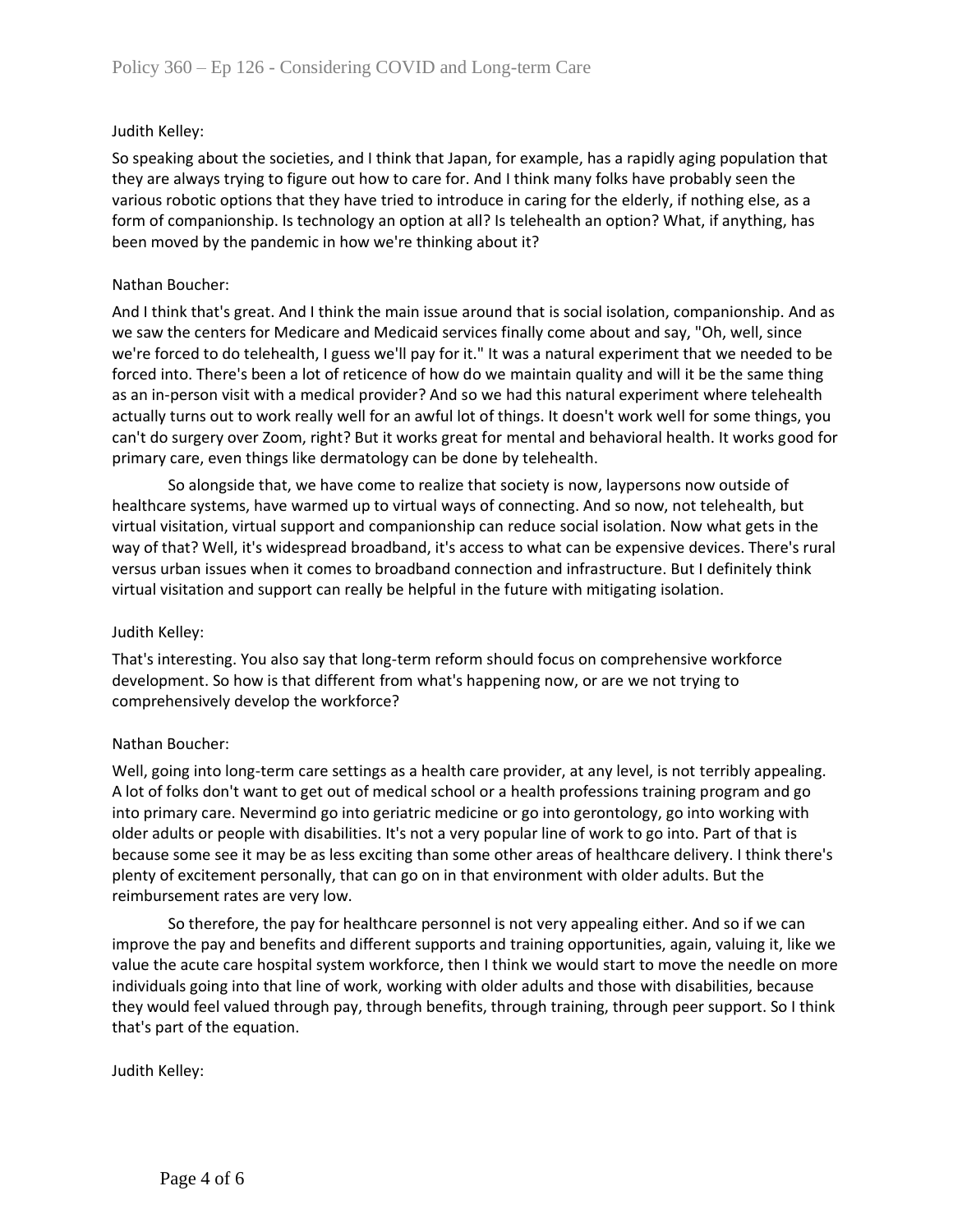It certainly is very, very unique work. And I have nothing but admiration for the folks who look off some of my family members who need that kind of care. You got to be a special kind of person to be able to get up every morning and focus 100% on the needs, to be tuned into the needs of the people you're serving, in a really selfless way. It's really quite remarkable. So Nathan, you put forward sort of a big idea. You say we need an age friendly public health system. What do you mean by that?

## Nathan Boucher:

Right. So again, it's one that believes that people who are aged have just as much to offer as those who are younger than they are. There is a compendium of wisdom and every one of those aged brains out there, that retired neighbor who, you walk out when you're getting your paper in the morning and wave to every morning, there is a world of knowledge for them to share. Let's figure out ways for them to do that. They should be coming and sharing that lived experience. That's one thing I think we can do to help reform, is bringing that into the classroom for trainees. I think when we talk about, and some of what we've been writing about, is not just reforming long-term care in and of itself, but actually integrating it with other medical systems of care and public health. Public health has long been, at least in the past, had been the bastion of physicians and some other healthcare providers.

It has become kind of isolated from healthcare provision. It used to be, you go to a public health clinic and you get your immunizations, maybe even a primary care checkup. Well now public health has since moved over in the past decades to more surveillance, more lab based endeavors. It still happens that it's more on the ground care in smaller, more rural communities who need that extra bolstering from a public health department. You're seeing more specialized public health type of interventions going on, much of what you need a master's in public health or a PhD to get employed in. What we need to do is bring public health back into the fold with healthcare delivery and long-term care services and supports are a very viable and important, but underfunded part of the healthcare delivery systems that we have here in the United States. So we're looking to try to reintegrate public health paradigms or values with the healthcare systems of care, which include long-term care.

### Judith Kelley:

So the integration across systems certainly, that makes a lot of sense and it's appealing. But I'm just still thinking about your comments about us being afraid of seeing what we see in elderly people, and then in terms of their decay or how they're cared for. And then at the same time, your comments that elderly folks often have so much to give. We've moved away from a model in society where we were just more integrated across ages. Should we be rethinking this model where we stow away old people in facilities?

### Nathan Boucher:

Well, there are larger tensions in play. It's families having to work, parents having to work one and two and three jobs. And the kids not even being home to hang out with grandma, if she was even there because they're involved in some activities or they're having to be elsewhere. And so that intergenerational transfer of knowledge is not going on in the way that it has been. In some sub groups, some Latinx families, it appears that they tend to value their families a little bit more, want them a little bit closer, want to be more involved in their care. So there are these cultural subsets that have differing opinions. They diverge from the typical American view of aging in a facility, let's let's have somebody else take care of mom or dad because we just can't handle it, we're working too much. We don't feel like we have the skills. We don't have the confidence of for it.

Yes, we love them, but we're pushed to the limits. And so I think that intergenerational sharing of knowledge, of care, I don't know how we shift that back. I don't have an easy answer for that. I will